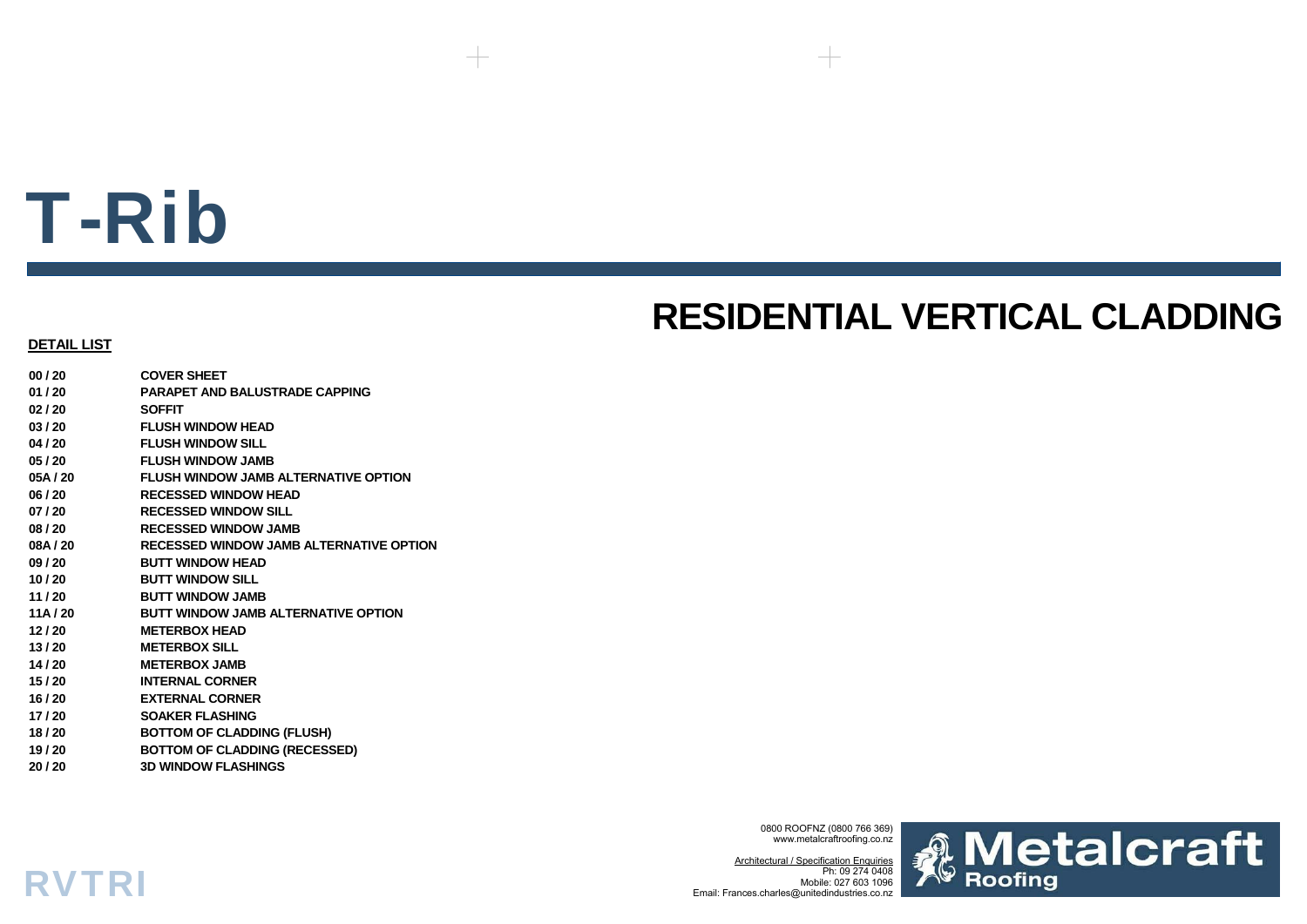

letalcraft Roofina

DISCLAIMER: AS APPLICABLE TO SUPPORT CLADDINGS & FLASHINGS TO NZBC.

|                 |                                      | PARAPET AND BALUSTRADE CAPPING |       |       |  |
|-----------------|--------------------------------------|--------------------------------|-------|-------|--|
| T-Rib           | <b>RESIDENTIAL VERTICAL CLADDING</b> |                                |       |       |  |
| Reference RVTRI | Date 2015                            | Scale $1:2$                    | Sheet | 01/20 |  |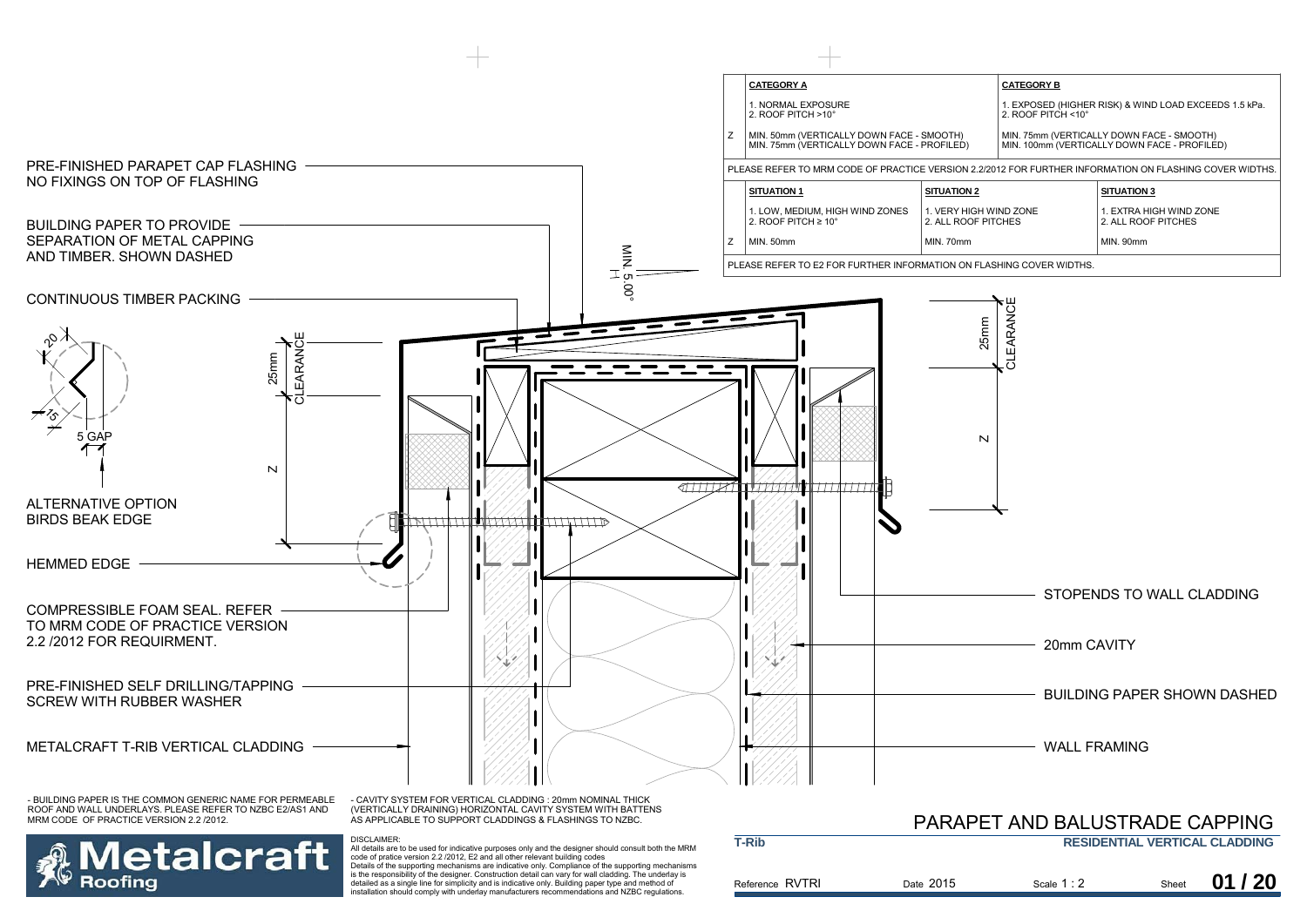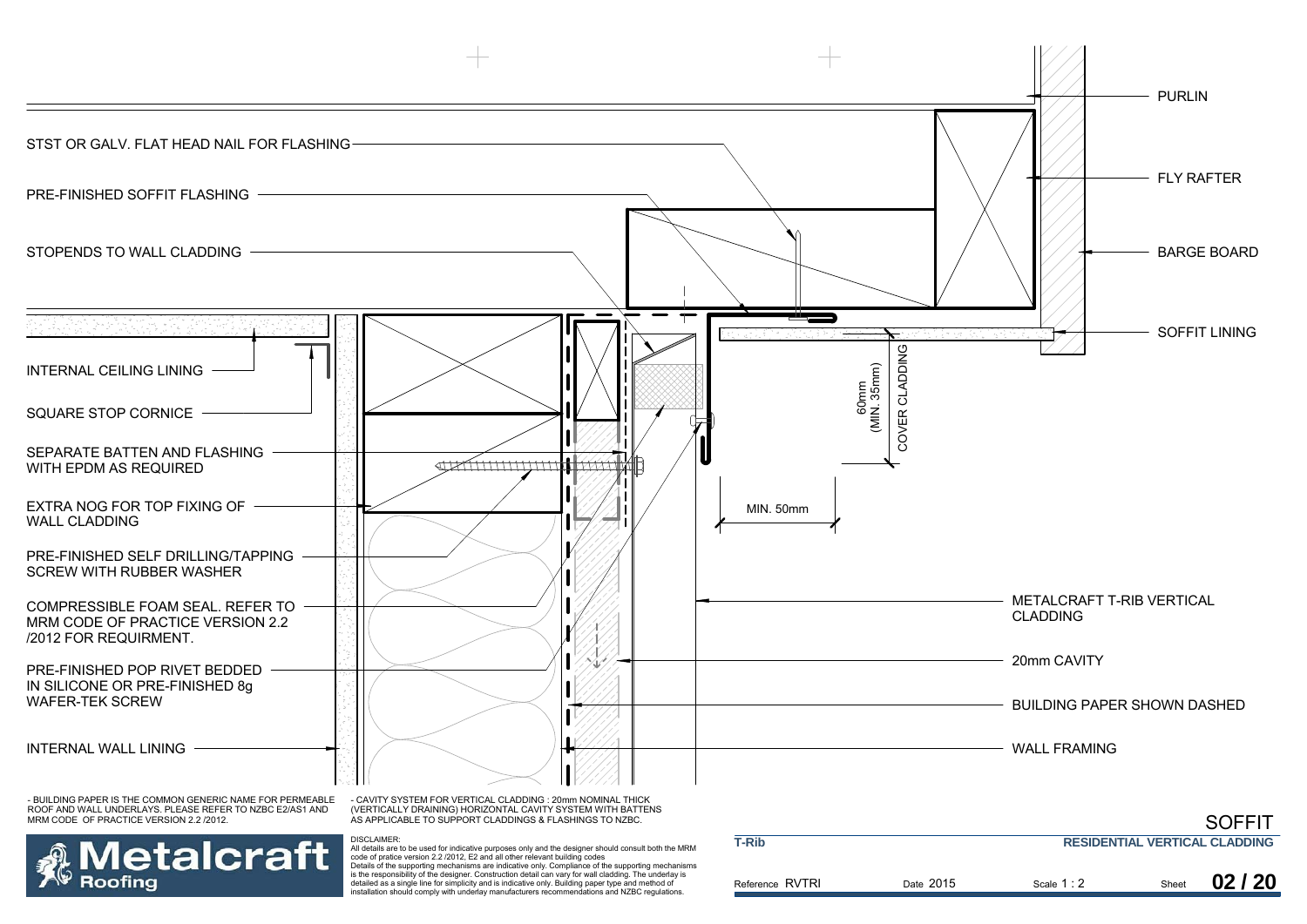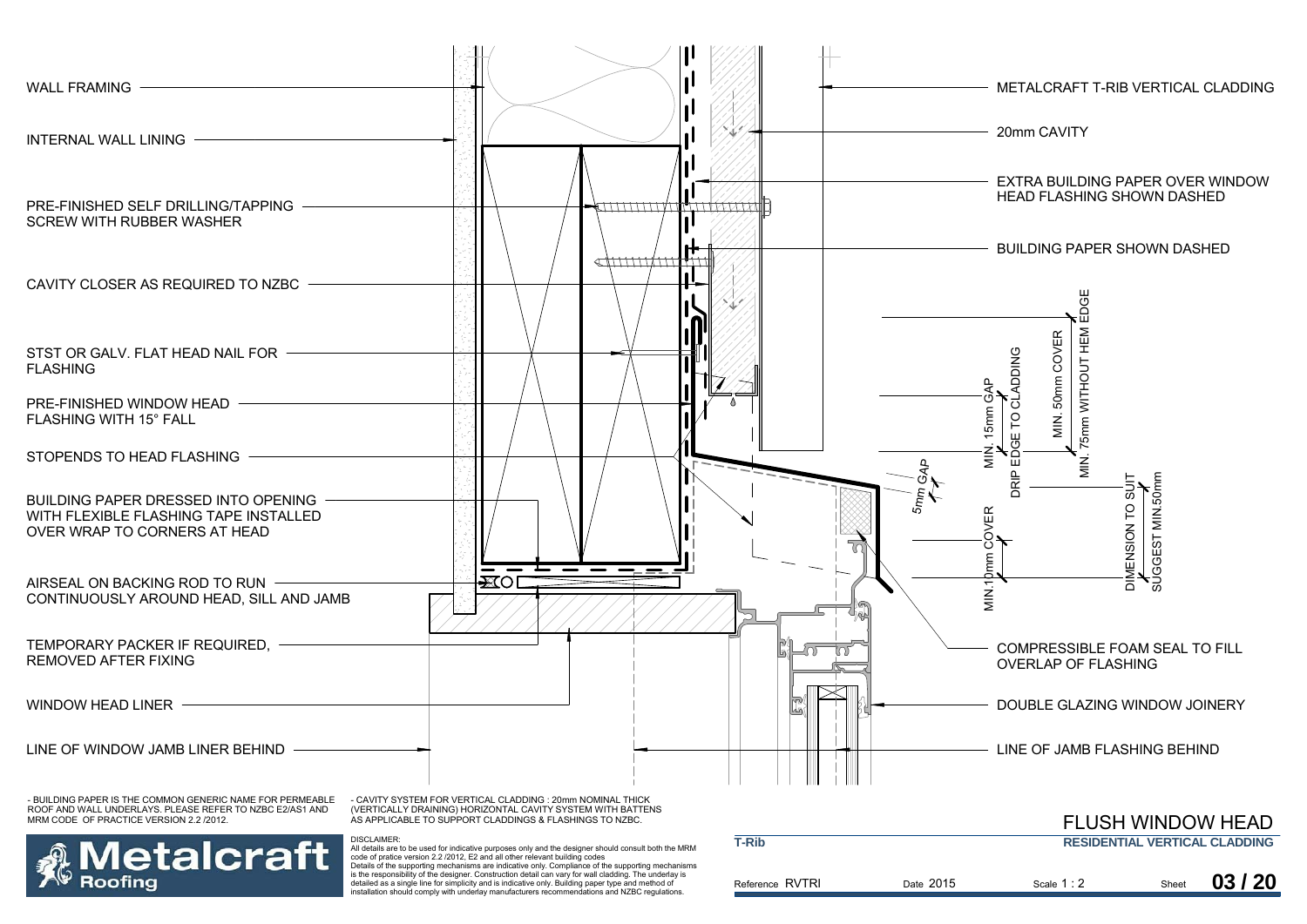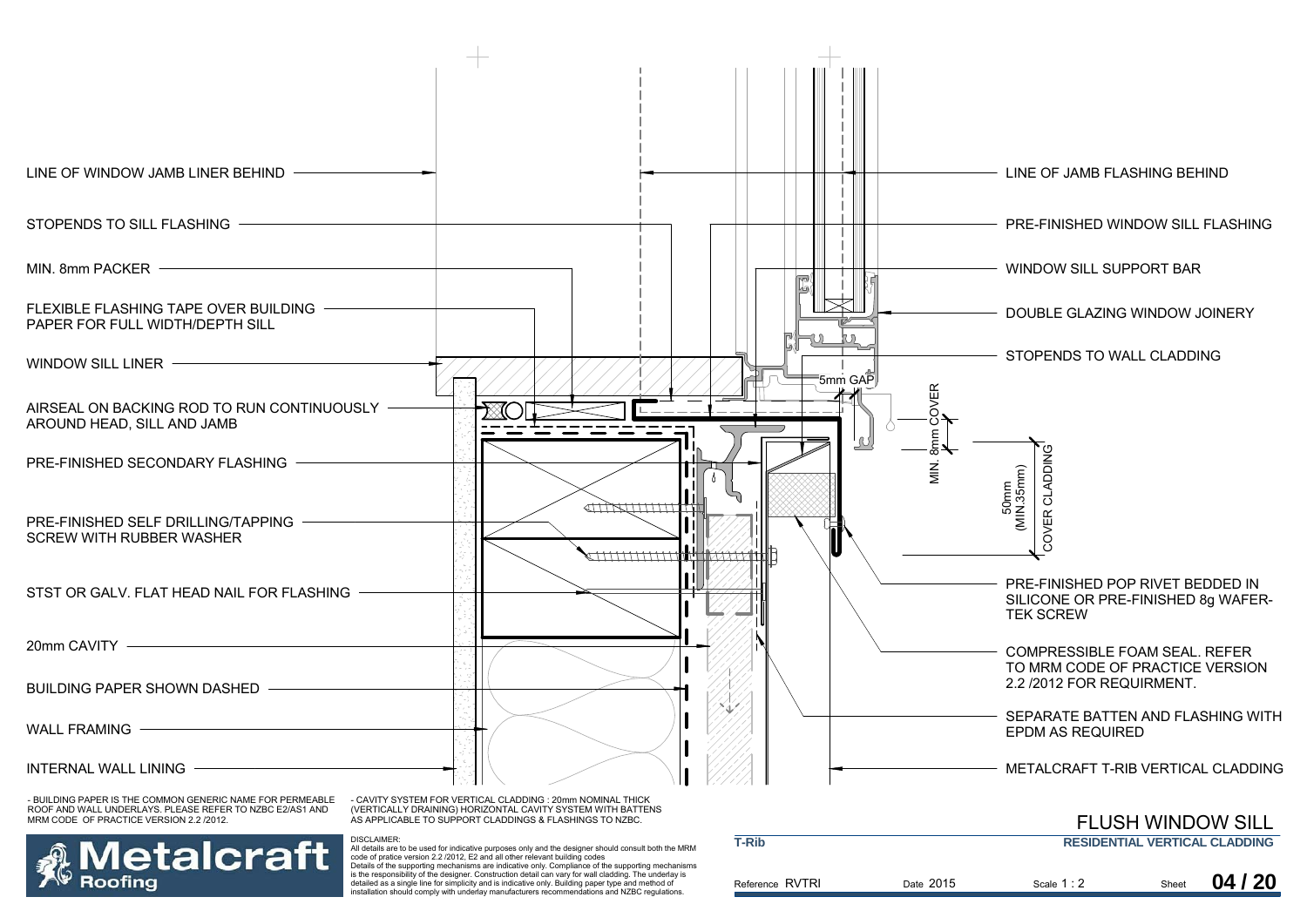

- BUILDING PAPER IS THE COMMON GENERIC NAME FOR PERMEABLE ROOF AND WALL UNDERLAYS. PLEASE REFER TO NZBC E2/AS1 AND MRM CODE OF PRACTICE VERSION 2.2 /2012.



DISCLAIMER:



|                 |           | <b>FLUSH WINDOW JAMB</b>             |       |       |  |
|-----------------|-----------|--------------------------------------|-------|-------|--|
| <b>T-Rib</b>    |           | <b>RESIDENTIAL VERTICAL CLADDING</b> |       |       |  |
| Reference RVTRI | Date 2015 | Scale $1:2$                          | Sheet | 05/20 |  |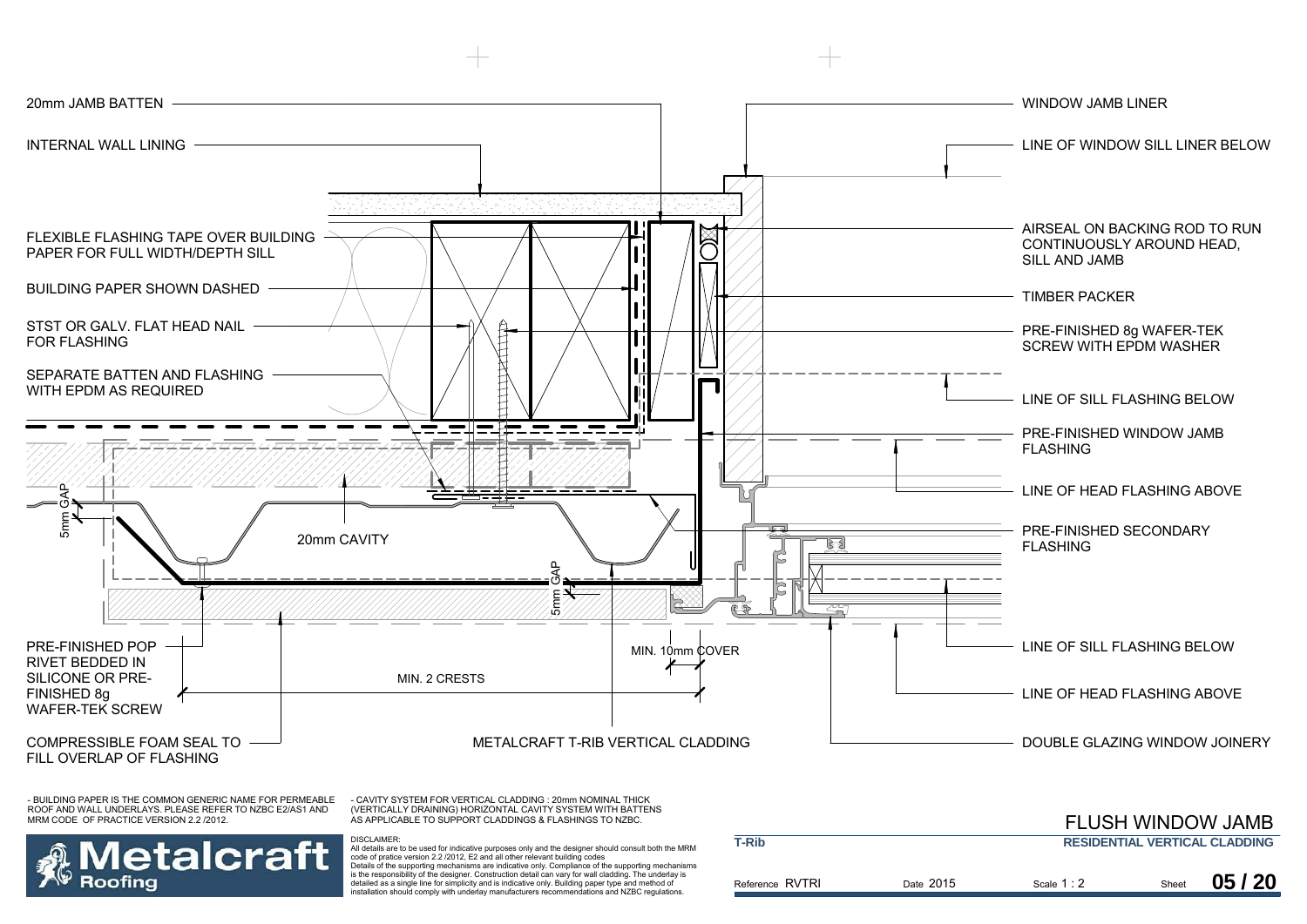

- BUILDING PAPER IS THE COMMON GENERIC NAME FOR PERMEABLE ROOF AND WALL UNDERLAYS. PLEASE REFER TO NZBC E2/AS1 AND MRM CODE OF PRACTICE VERSION 2.2 /2012.

- CAVITY SYSTEM FOR VERTICAL CLADDING : 20mm NOMINAL THICK (VERTICALLY DRAINING) HORIZONTAL CAVITY SYSTEM WITH BATTENS AS APPLICABLE TO SUPPORT CLADDINGS & FLASHINGS TO NZBC.



 All details are to be used for indicative purposes only and the designer should consult both the MRM code of pratice version 2.2 /2012, E2 and all other relevant building codes Details of the supporting mechanisms are indicative only. Compliance of the supporting mechanisms is the responsibility of the designer. Construction detail can vary for wall cladding. The underlay is detailed as a single line for simplicity and is indicative only. Building paper type and method of installation should comply with underlay manufacturers recommendations and NZBC regulations.

#### **RESIDENTIAL VERTICAL CLADDING**FLUSH WINDOW JAMB ALTERNATIVE OPTION

| <b>T-Rib</b>    |           | <b>RESIDENTIAL VERTICAL CLADDING</b> |                |  |
|-----------------|-----------|--------------------------------------|----------------|--|
| Reference RVTRI | Date 2015 | Scale $1:2$                          | Sheet 05A / 20 |  |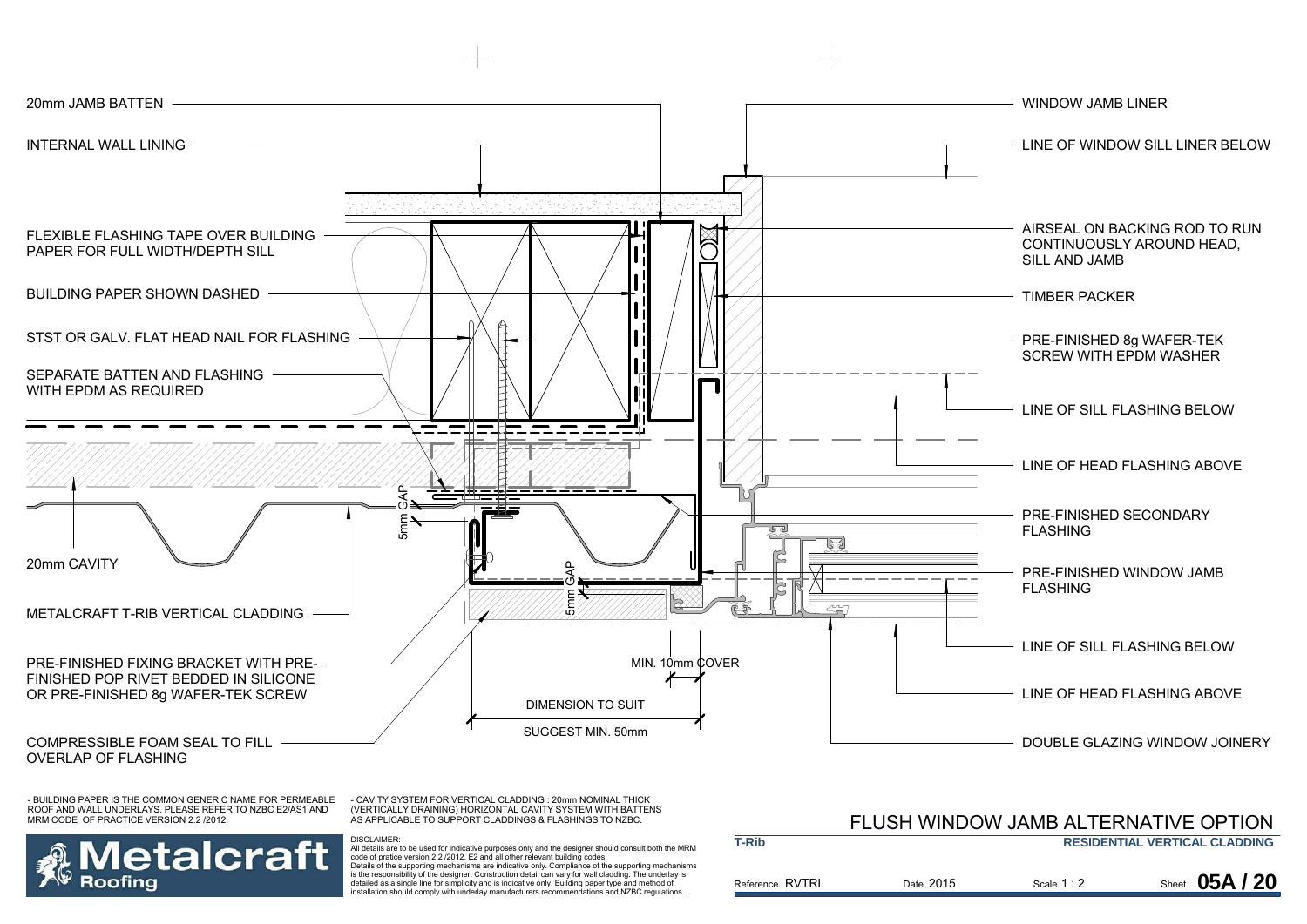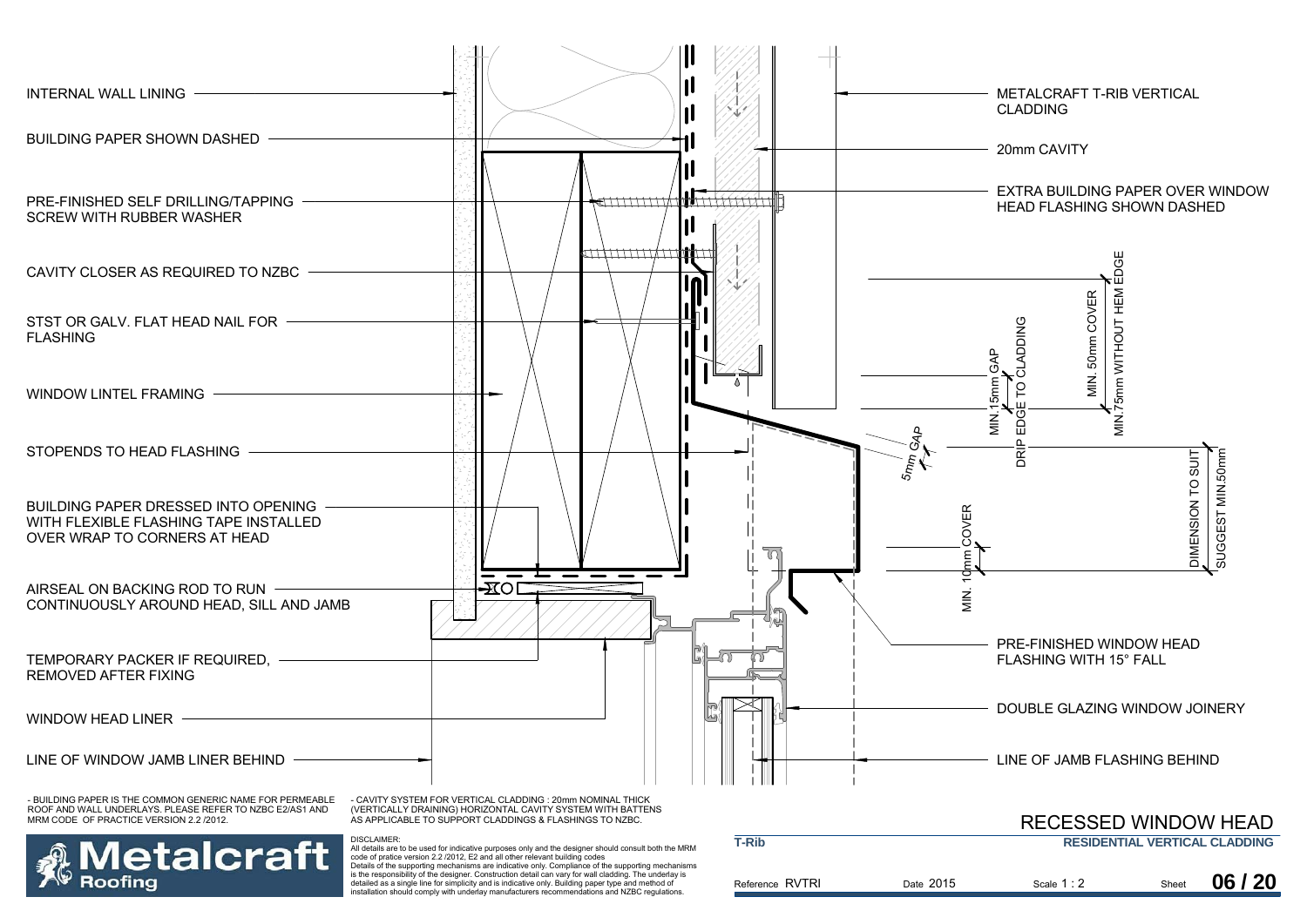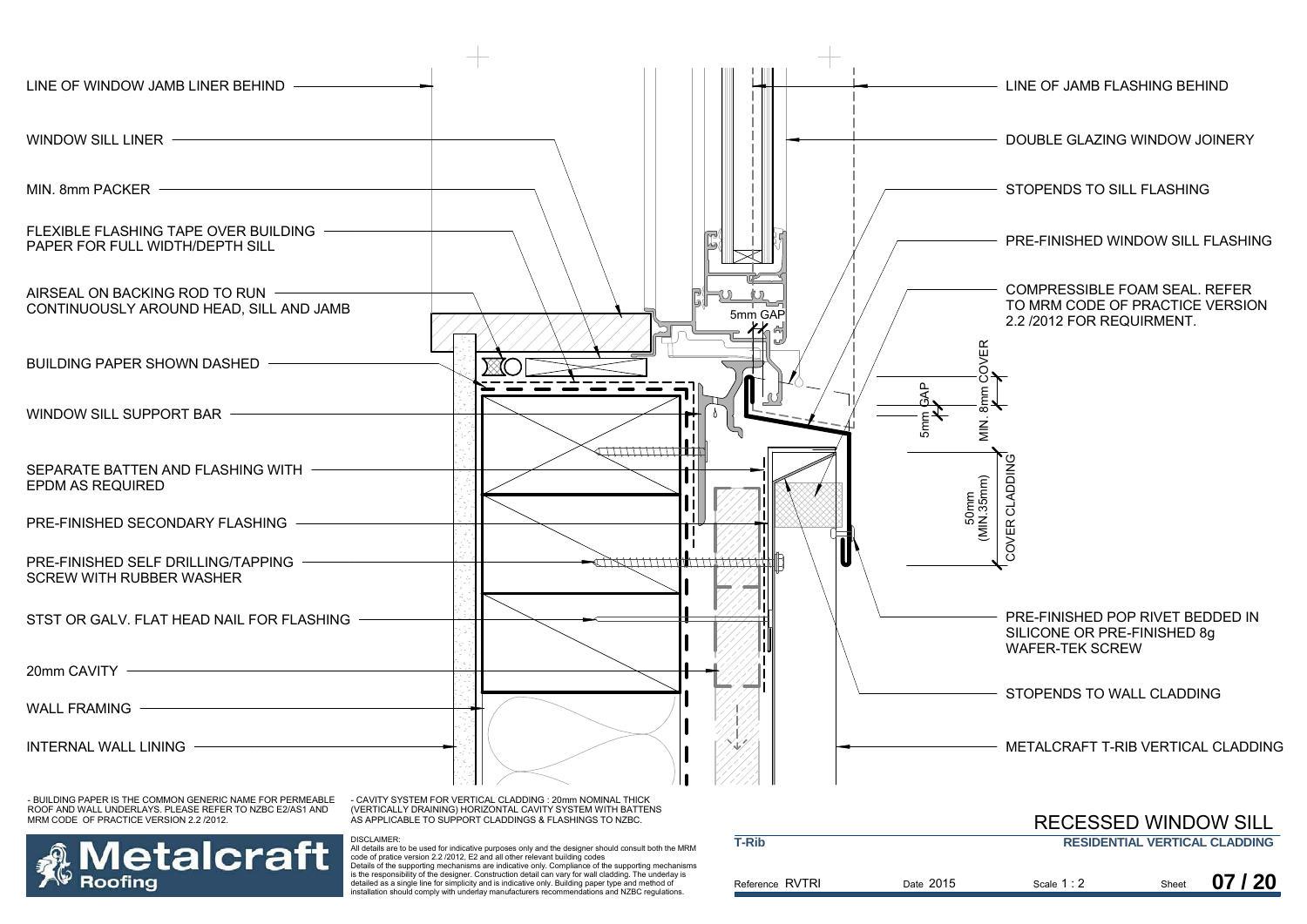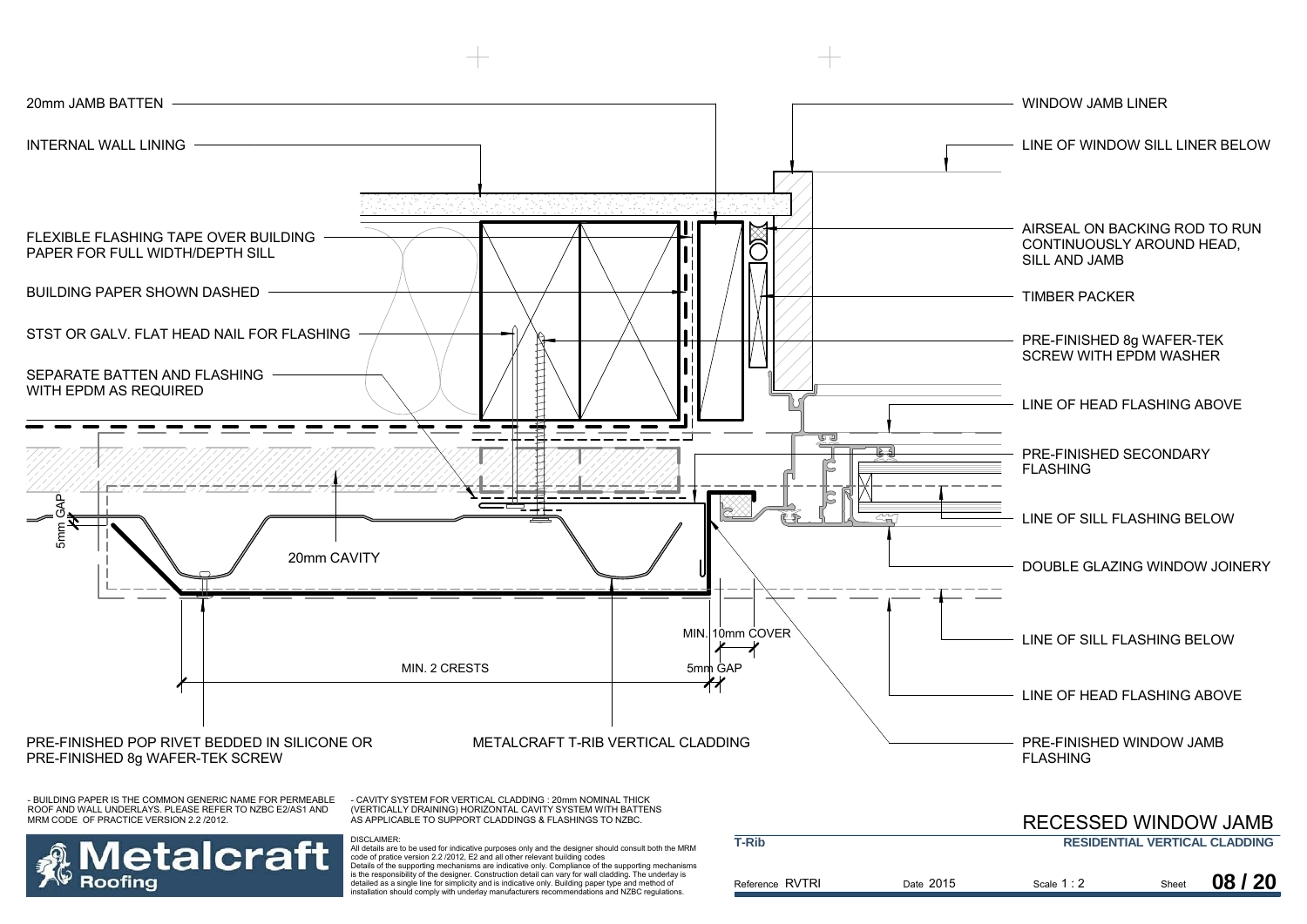

Reference

**T-Rib**

- BUILDING PAPER IS THE COMMON GENERIC NAME FOR PERMEABLE ROOF AND WALL UNDERLAYS. PLEASE REFER TO NZBC E2/AS1 AND MRM CODE OF PRACTICE VERSION 2.2 /2012.

- CAVITY SYSTEM FOR VERTICAL CLADDING : 20mm NOMINAL THICK (VERTICALLY DRAINING) HORIZONTAL CAVITY SYSTEM WITH BATTENS AS APPLICABLE TO SUPPORT CLADDINGS & FLASHINGS TO NZBC.



DISCLAIMER:

 All details are to be used for indicative purposes only and the designer should consult both the MRM code of pratice version 2.2 /2012, E2 and all other relevant building codes Details of the supporting mechanisms are indicative only. Compliance of the supporting mechanisms is the responsibility of the designer. Construction detail can vary for wall cladding. The underlay is detailed as a single line for simplicity and is indicative only. Building paper type and method of installation should comply with underlay manufacturers recommendations and NZBC regulations.

### **RESIDENTIAL VERTICAL CLADDING** RECESSED WINDOW JAMB ALTERNATIVE OPTION

| RVTRI | Date 2015 | Scale 1 : 2 | Sheet | eet 08A / 20 |
|-------|-----------|-------------|-------|--------------|
|       |           |             |       |              |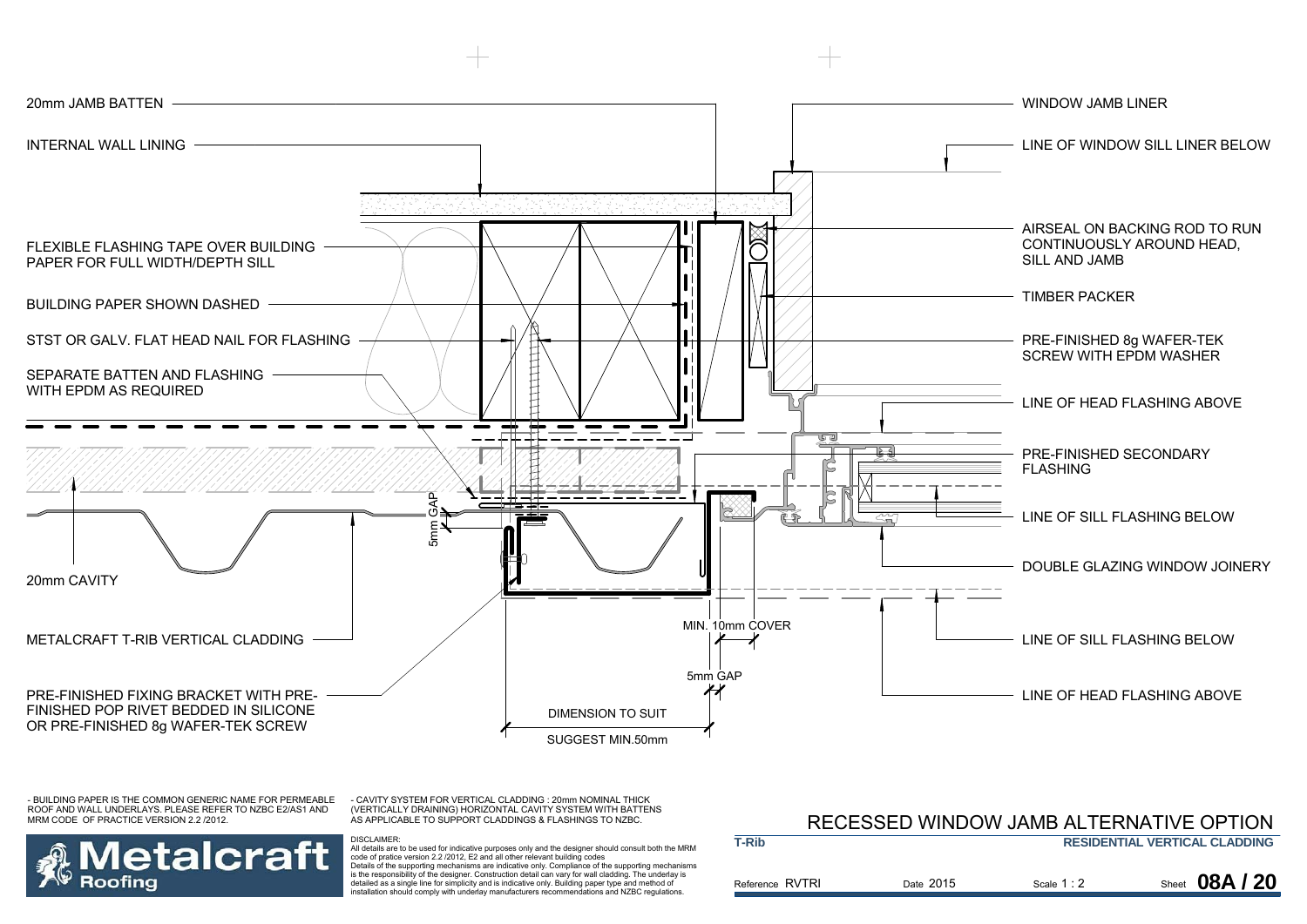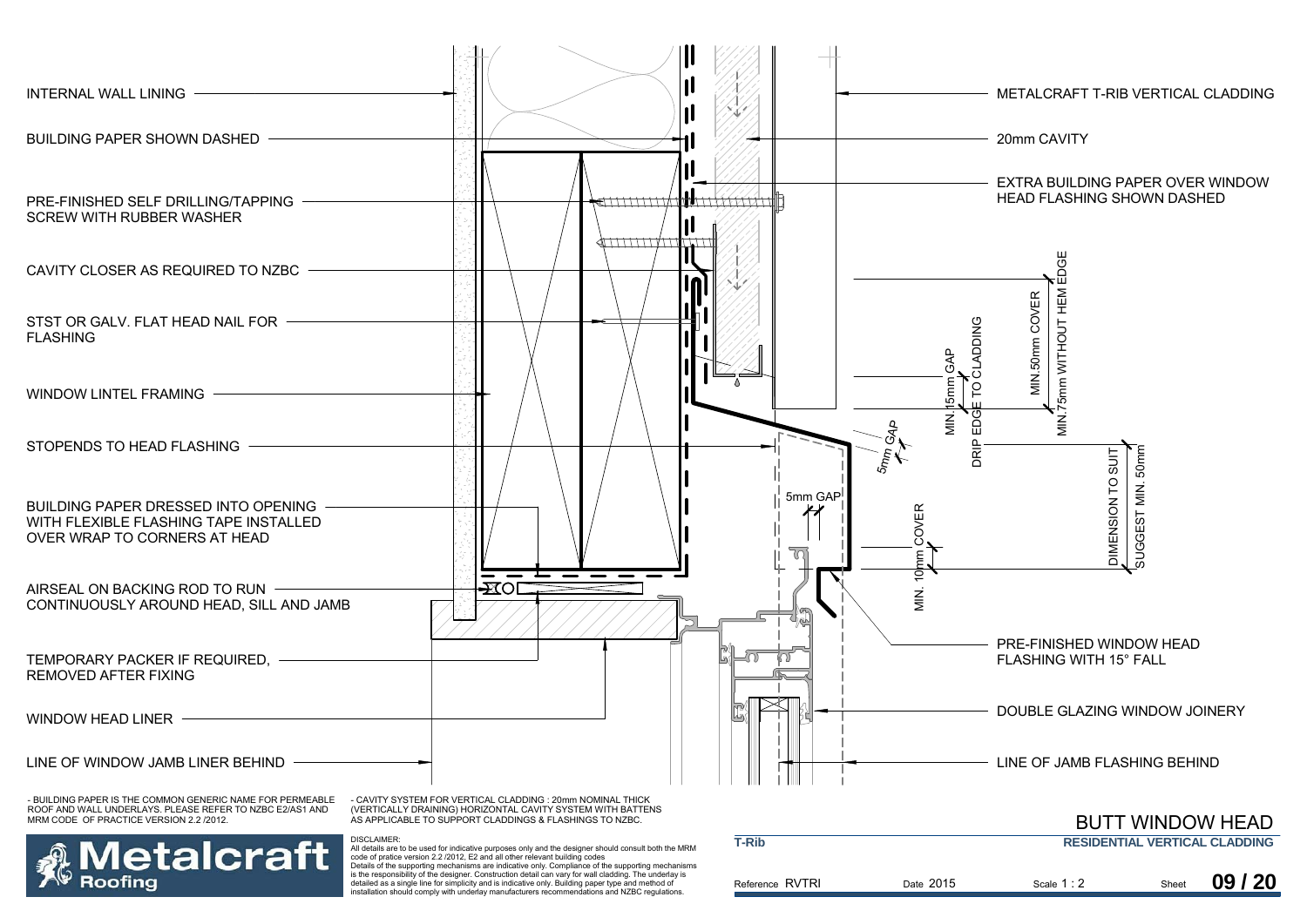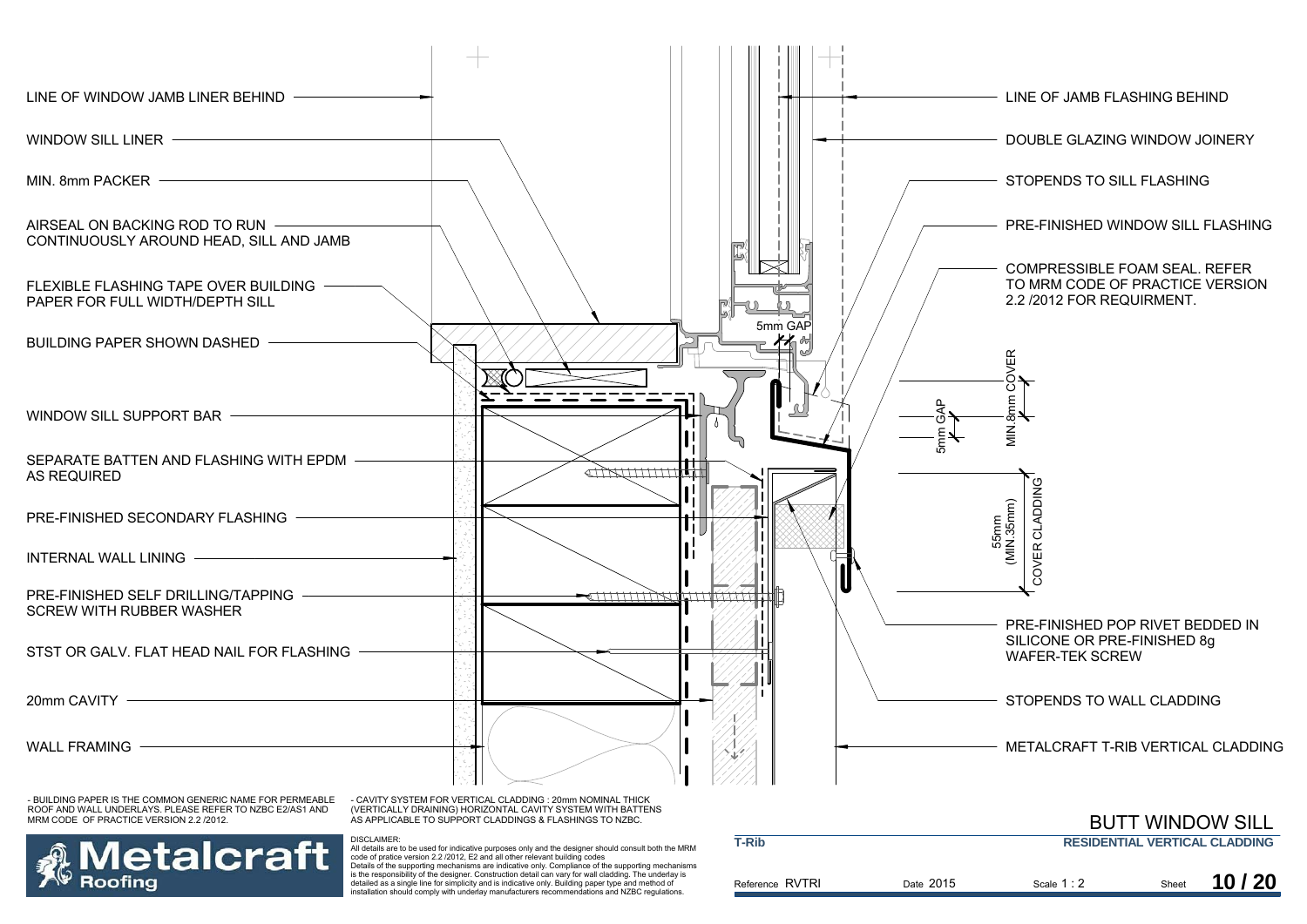

- BUILDING PAPER IS THE COMMON GENERIC NAME FOR PERMEABLE ROOF AND WALL UNDERLAYS. PLEASE REFER TO NZBC E2/AS1 AND MRM CODE OF PRACTICE VERSION 2.2 /2012.

- CAVITY SYSTEM FOR VERTICAL CLADDING : 20mm NOMINAL THICK (VERTICALLY DRAINING) HORIZONTAL CAVITY SYSTEM WITH BATTENS AS APPLICABLE TO SUPPORT CLADDINGS & FLASHINGS TO NZBC.

DISCLAIMER:



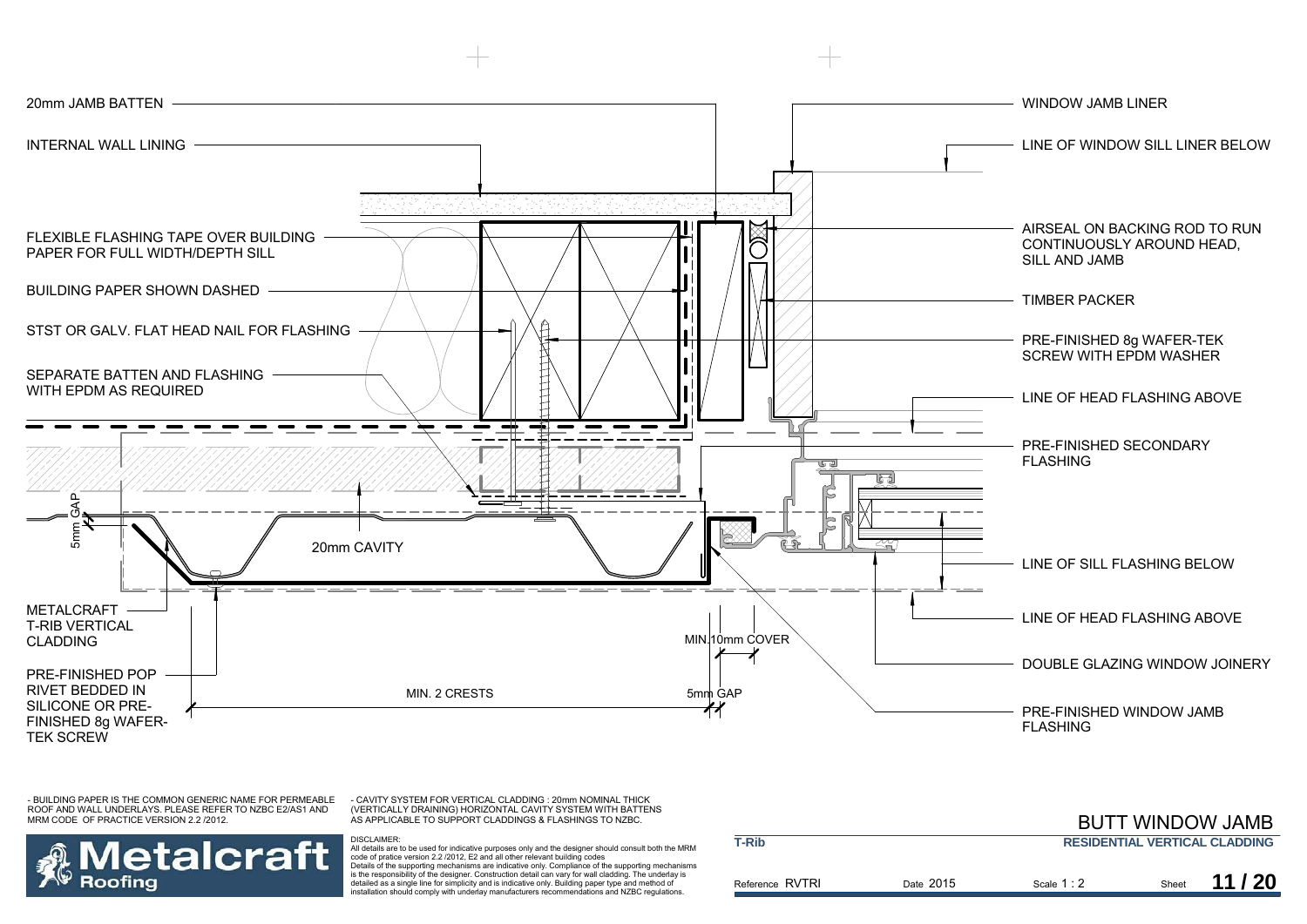

Reference RVTRI

**T-Rib**

- BUILDING PAPER IS THE COMMON GENERIC NAME FOR PERMEABLE ROOF AND WALL UNDERLAYS. PLEASE REFER TO NZBC E2/AS1 AND MRM CODE OF PRACTICE VERSION 2.2 /2012.

- CAVITY SYSTEM FOR VERTICAL CLADDING : 20mm NOMINAL THICK (VERTICALLY DRAINING) HORIZONTAL CAVITY SYSTEM WITH BATTENS AS APPLICABLE TO SUPPORT CLADDINGS & FLASHINGS TO NZBC.

DISCLAIMER:



 All details are to be used for indicative purposes only and the designer should consult both the MRM code of pratice version 2.2 /2012, E2 and all other relevant building codes Details of the supporting mechanisms are indicative only. Compliance of the supporting mechanisms is the responsibility of the designer. Construction detail can vary for wall cladding. The underlay is detailed as a single line for simplicity and is indicative only. Building paper type and method of installation should comply with underlay manufacturers recommendations and NZBC regulations.

#### **RESIDENTIAL VERTICAL CLADDING** BUTT WINDOW JAMB ALTERNATIVE OPTION

Date 2015 Scale  $1:2$ **Sheet 11A/20**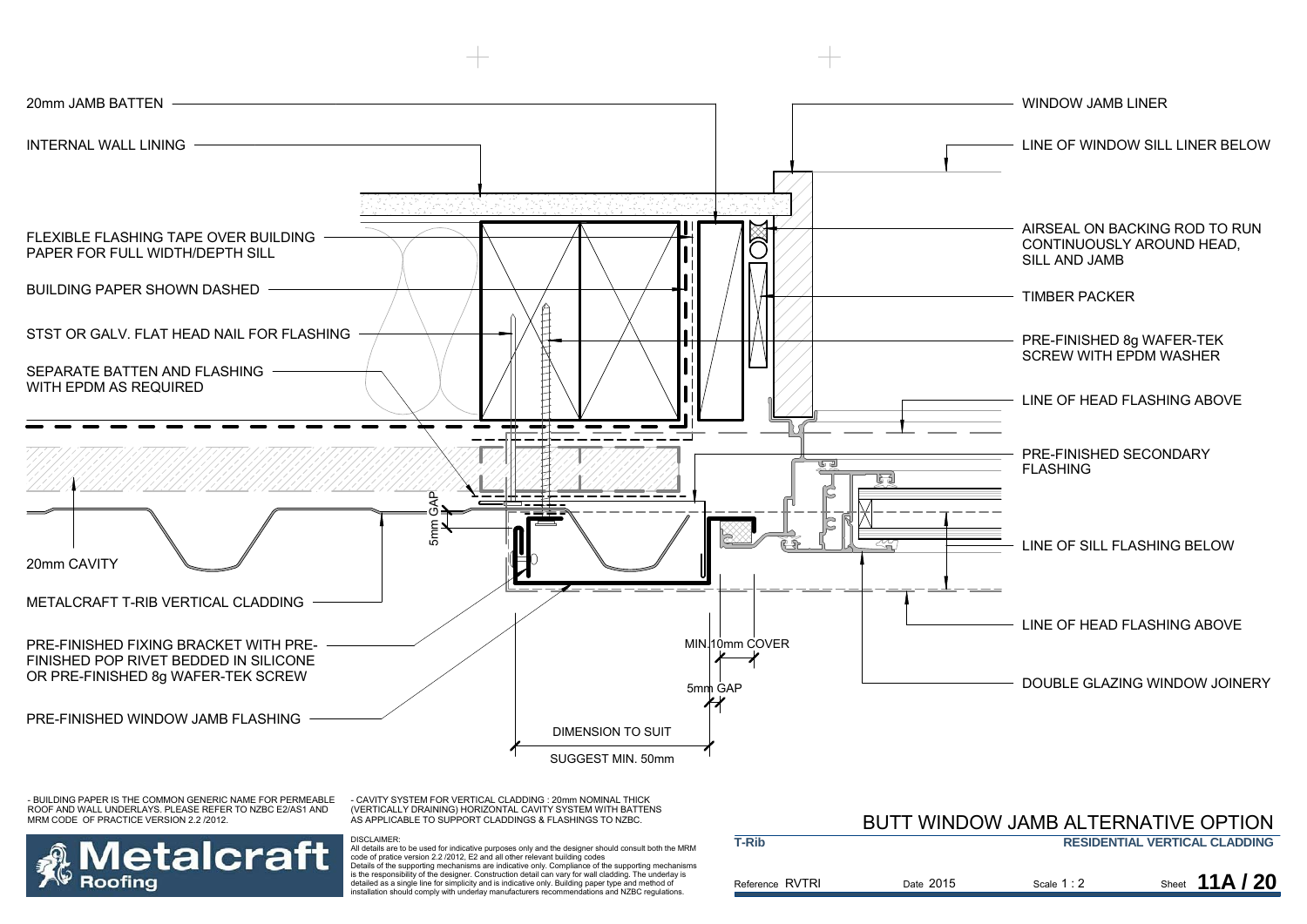

ROOF AND WALL UNDERLAYS. PLEASE REFER TO NZBC E2/AS1 AND MRM CODE OF PRACTICE VERSION 2.2 /2012.

- CAVITY SYSTEM FOR VERTICAL CLADDING : 20mm NOMINAL THICK (VERTICALLY DRAINING) HORIZONTAL CAVITY SYSTEM WITH BATTENS AS APPLICABLE TO SUPPORT CLADDINGS & FLASHINGS TO NZBC.

DISCLAIMER:



|                 |           | <b>METERBOX HEAD</b>                 |       |       |
|-----------------|-----------|--------------------------------------|-------|-------|
| <b>T-Rib</b>    |           | <b>RESIDENTIAL VERTICAL CLADDING</b> |       |       |
| Reference RVTRI | Date 2015 | Scale $1:2$                          | Sheet | 12/20 |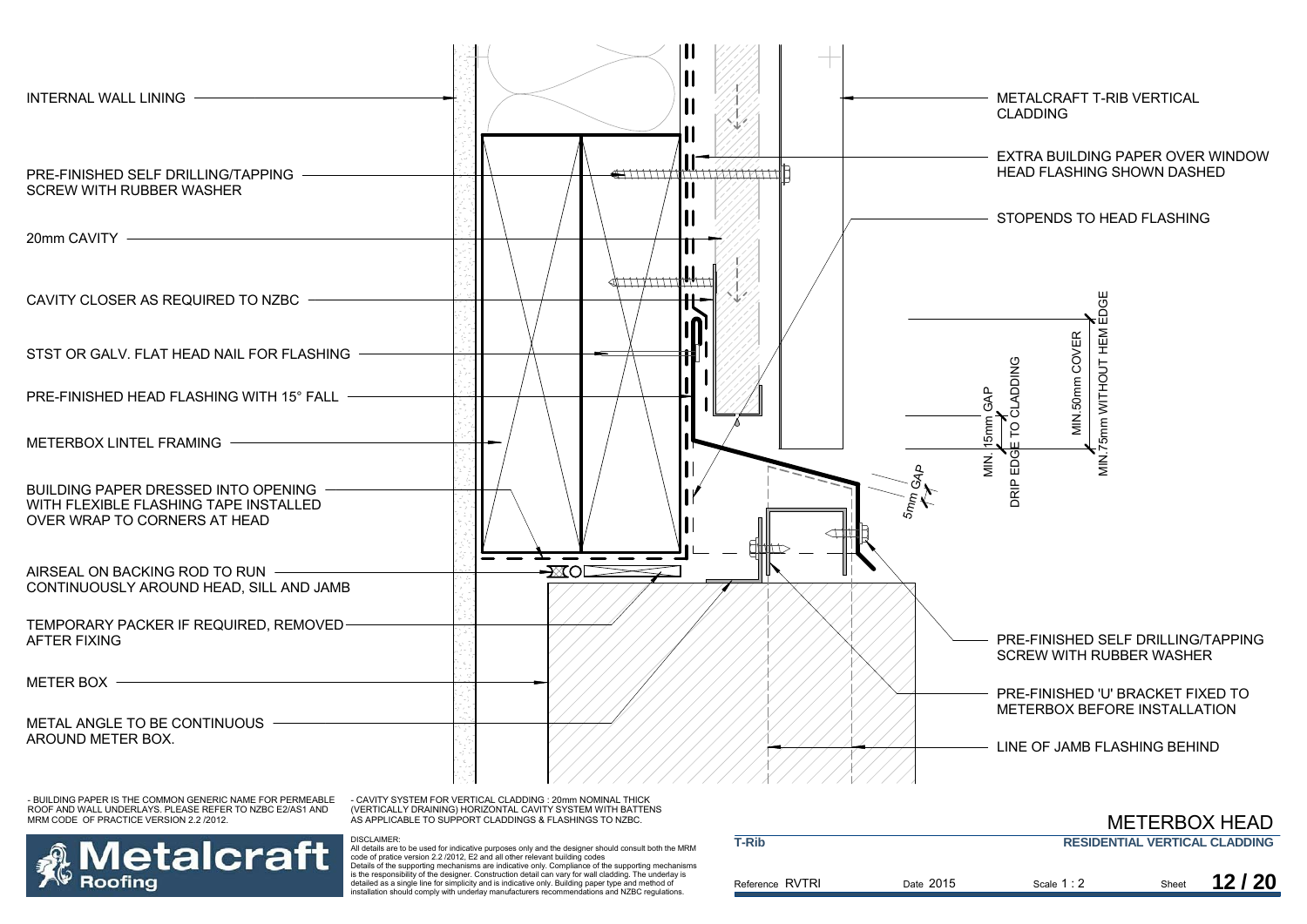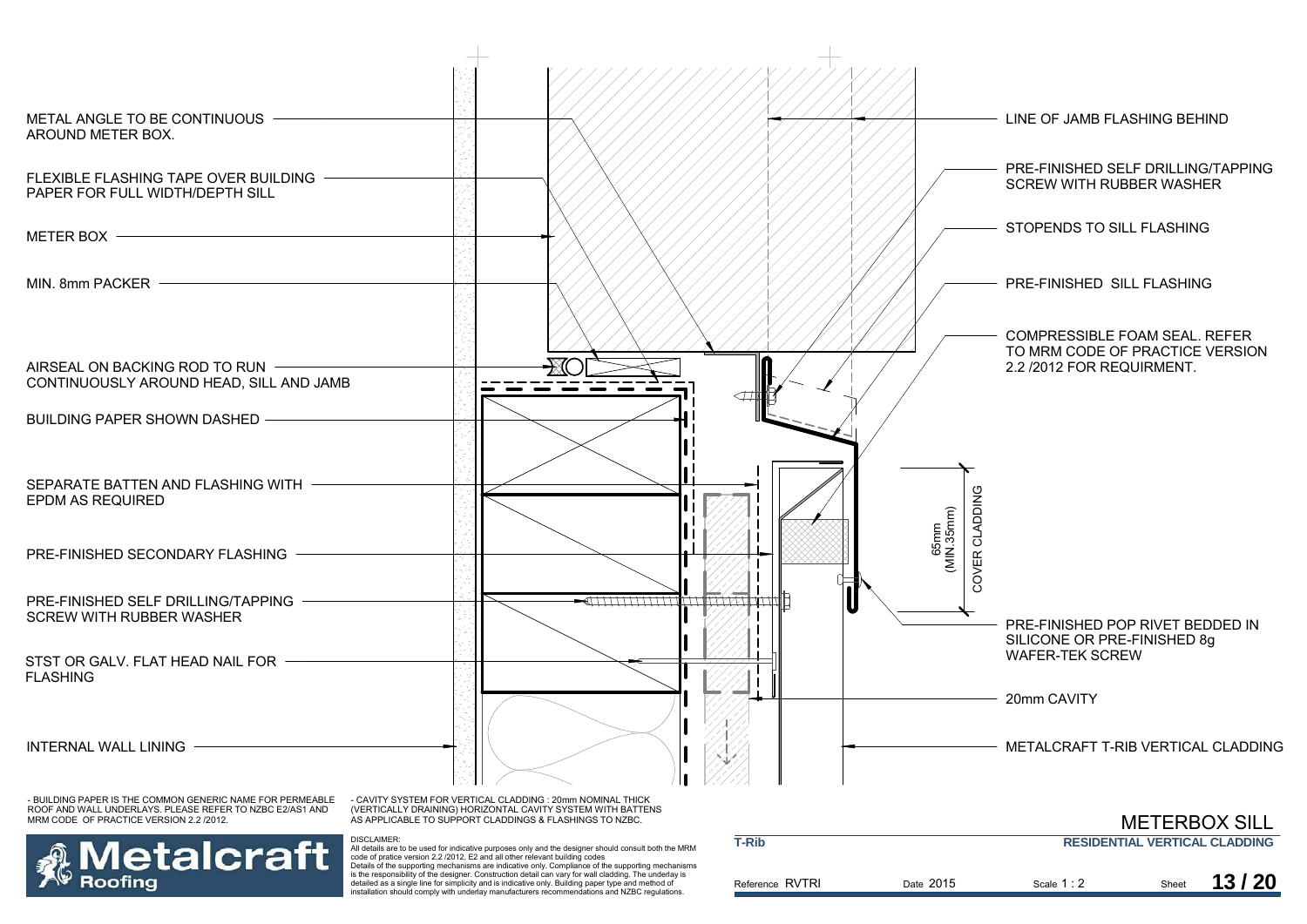

- BUILDING PAPER IS THE COMMON GENERIC NAME FOR PERMEABLE ROOF AND WALL UNDERLAYS. PLEASE REFER TO NZBC E2/AS1 AND MRM CODE OF PRACTICE VERSION 2.2 /2012.

- CAVITY SYSTEM FOR VERTICAL CLADDING : 20mm NOMINAL THICK (VERTICALLY DRAINING) HORIZONTAL CAVITY SYSTEM WITH BATTENS AS APPLICABLE TO SUPPORT CLADDINGS & FLASHINGS TO NZBC.

DISCLAIMER:



|                 |           | <b>METERBOX JAMB</b>                 |       |       |
|-----------------|-----------|--------------------------------------|-------|-------|
| <b>T-Rib</b>    |           | <b>RESIDENTIAL VERTICAL CLADDING</b> |       |       |
| Reference RVTRI | Date 2015 | Scale $1:2$                          | Sheet | 14/20 |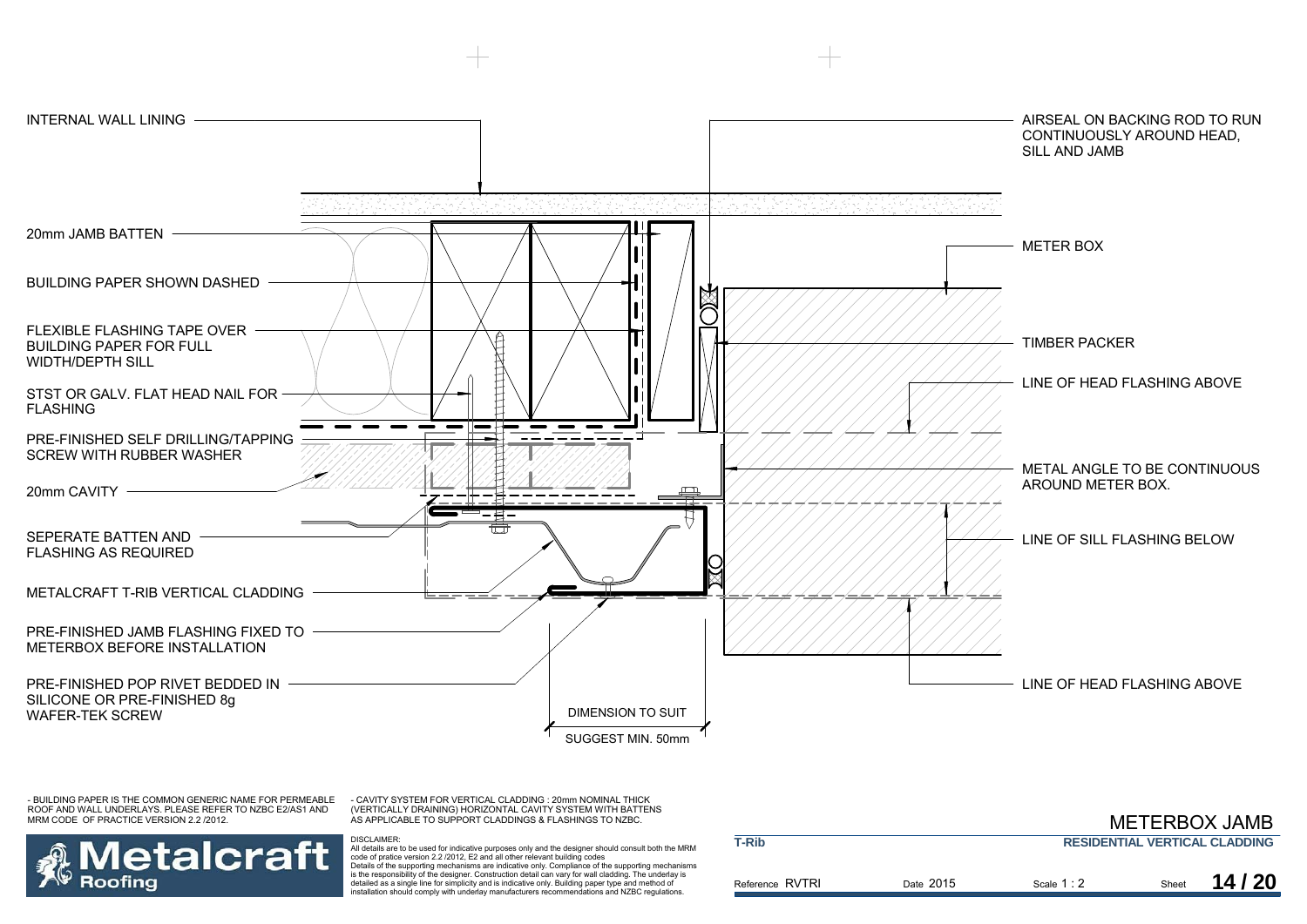

is the responsibility of the designer. Construction detail can vary for wall cladding. The underlay is detailed as a single line for simplicity and is indicative only. Building paper type and method of installation should comply with underlay manufacturers recommendations and NZBC regulations.

Roofing

|                 |           |             |       | <b>INTERNAL CORNER</b>               |
|-----------------|-----------|-------------|-------|--------------------------------------|
| <b>T-Rib</b>    |           |             |       | <b>RESIDENTIAL VERTICAL CLADDING</b> |
| Reference RVTRI | Date 2015 | Scale $1:2$ | Sheet | 15/20                                |
|                 |           |             |       |                                      |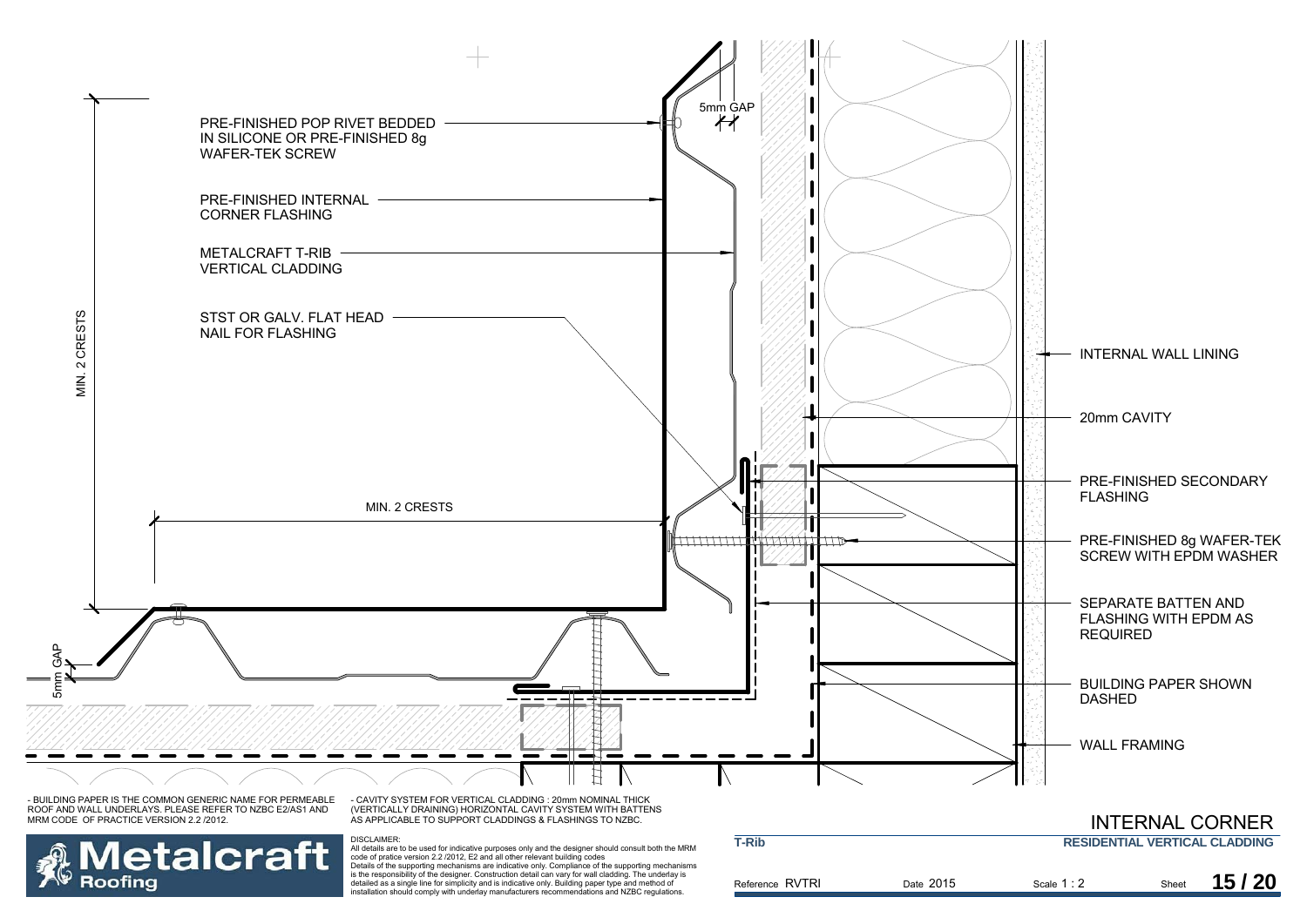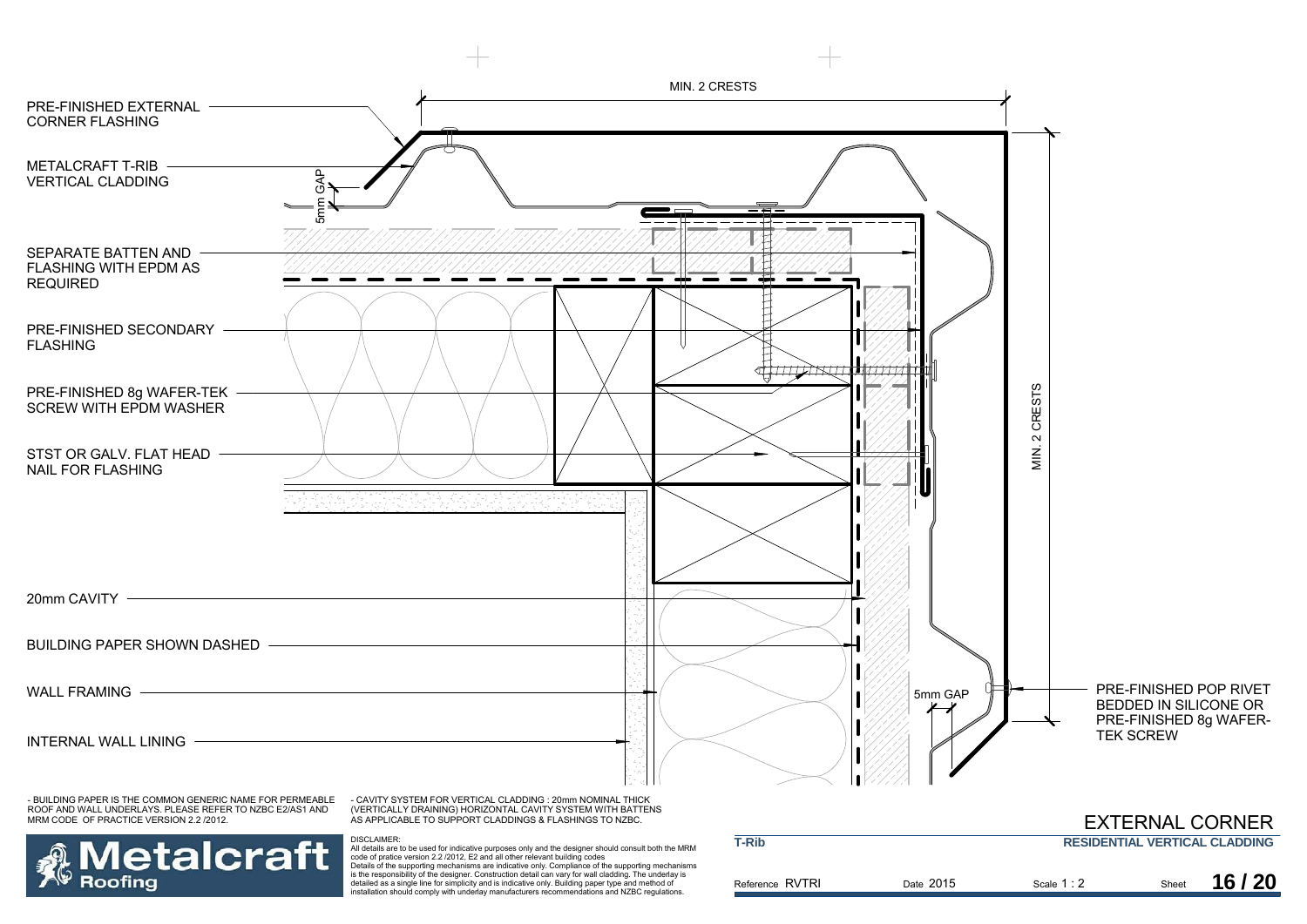

- BUILDING PAPER IS THE COMMON GENERIC NAME FOR PERMEABLE ROOF AND WALL UNDERLAYS. PLEASE REFER TO NZBC E2/AS1 AND MRM CODE OF PRACTICE VERSION 2.2 /2012.

- CAVITY SYSTEM FOR VERTICAL CLADDING : 20mm NOMINAL THICK (VERTICALLY DRAINING) HORIZONTAL CAVITY SYSTEM WITH BATTENS AS APPLICABLE TO SUPPORT CLADDINGS & FLASHINGS TO NZBC.



|                 |           | <b>SOAKER FLASHING</b>               |       |       |
|-----------------|-----------|--------------------------------------|-------|-------|
| <b>T-Rib</b>    |           | <b>RESIDENTIAL VERTICAL CLADDING</b> |       |       |
| Reference RVTRI | Date 2015 | Scale $1:2$                          | Sheet | 17/20 |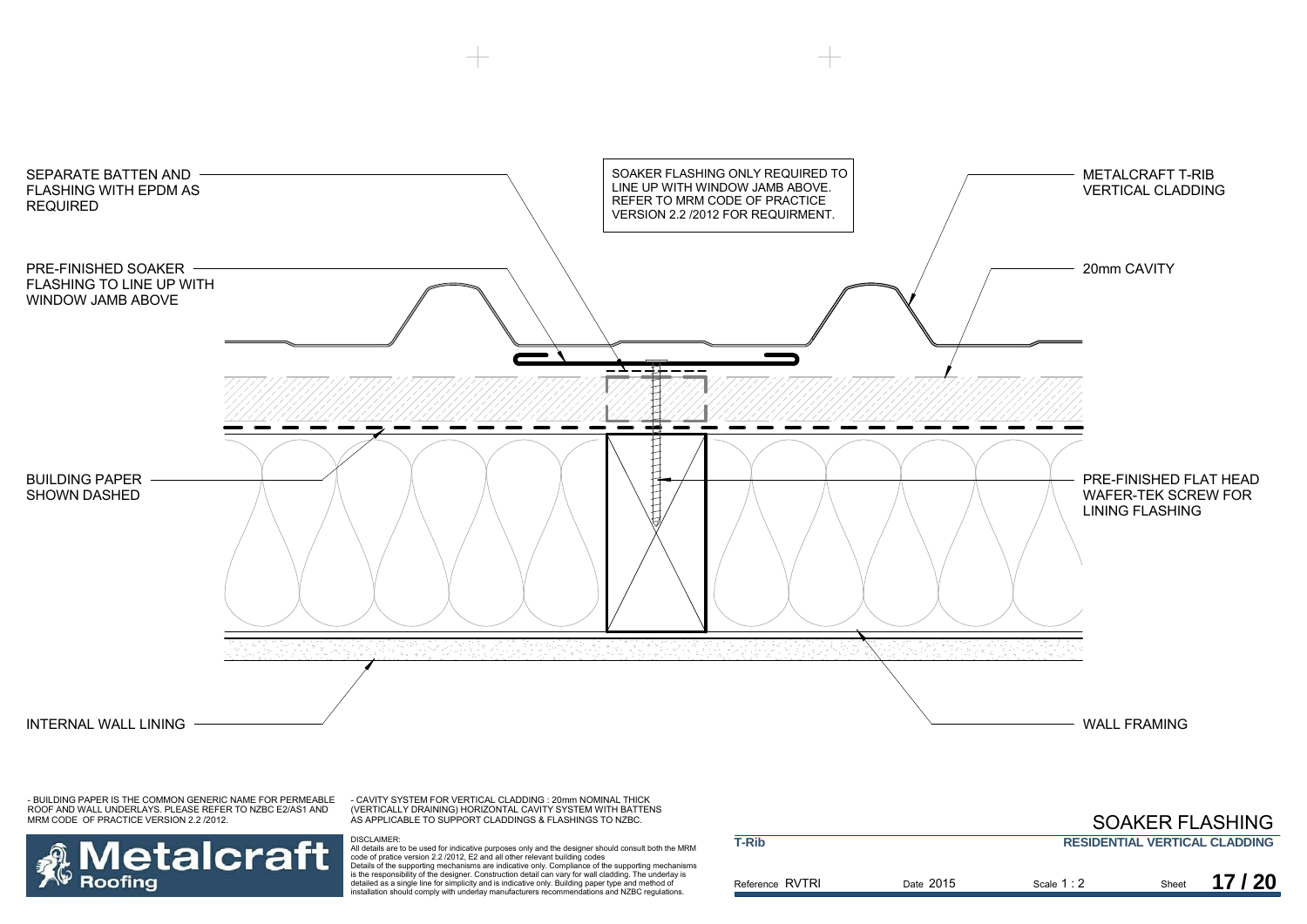

DISCLAIMER:<br>All details are to be used for indicative purposes only and the designer should consult both the MRM<br>code of pratice version 2.2 /2012, E2 and all other relevant building codes<br>Details of the supporting mechani is the responsibility of the designer. Construction detail can vary for wall cladding. The underlay is detailed as a single line for simplicity and is indicative only. Building paper type and method of installation should comply with underlay manufacturers recommendations and NZBC regulations.

Roofina

| T-Rib           |           | <b>RESIDENTIAL VERTICAL CLADDING</b> |       |       |
|-----------------|-----------|--------------------------------------|-------|-------|
| Reference RVTRI | Date 2015 | Scale 1 : 2                          | Sheet | 18/20 |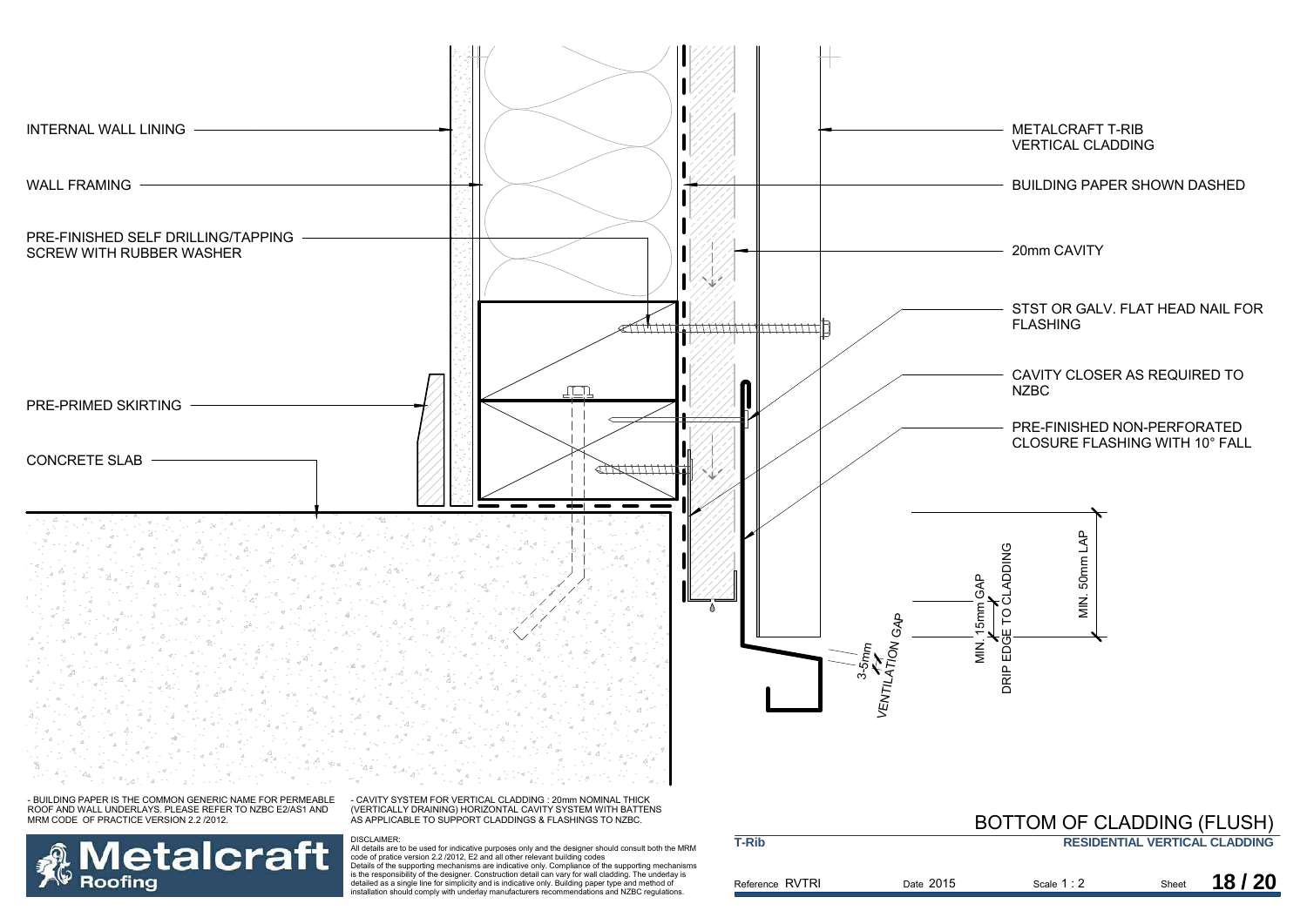